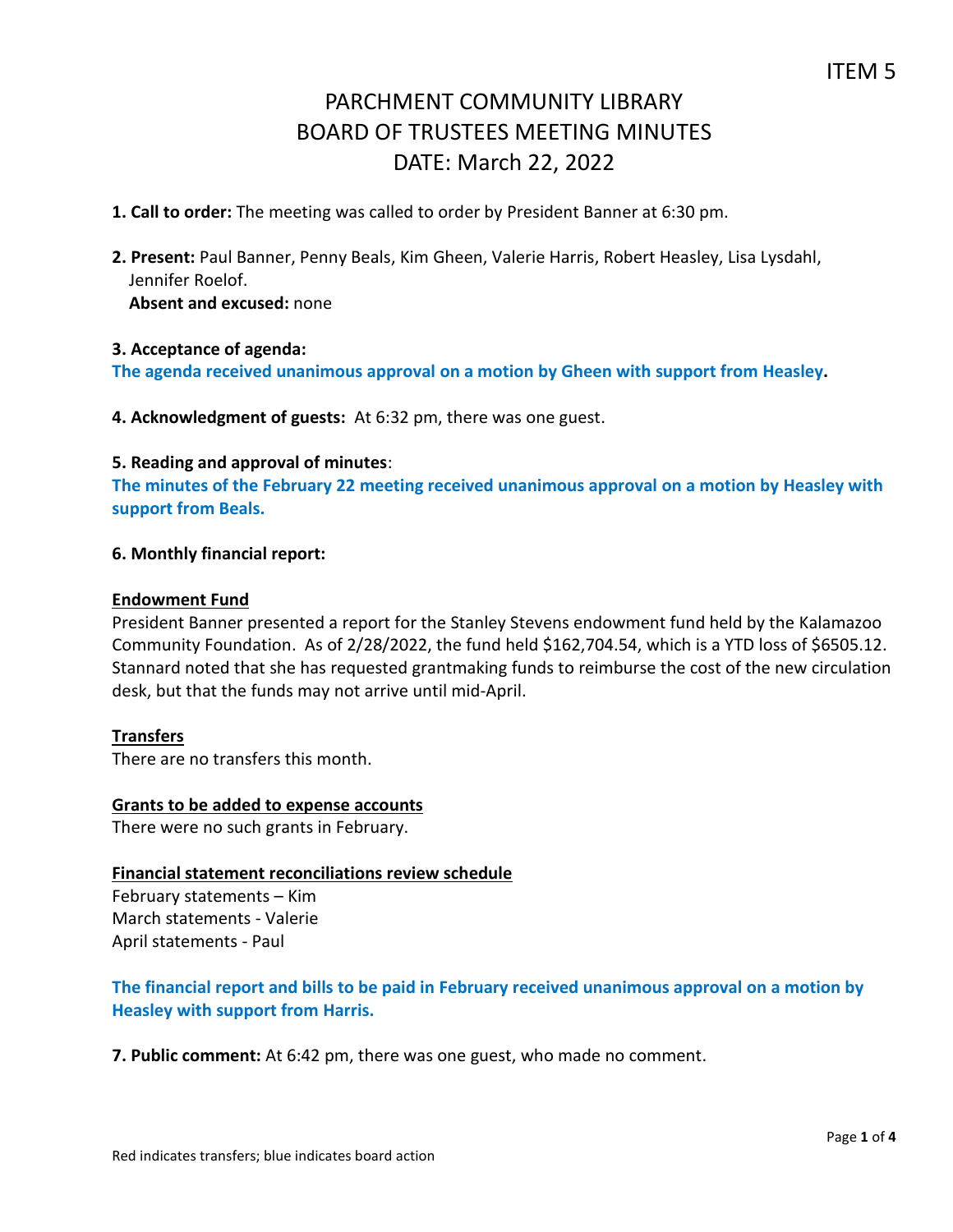**8. Monthly Director's report:** Stannard presented the report.

#### **Programs**

**Storytimes**. Mrs. B hosts in-person storytimes on Wednesdays and Thursdays at 10:00 am. She also has [Storytime-to-Go on the Kids page.](https://www.parchmentlibrary.org/storytimes-programs)

#### **Past events**:

**Winter Reading Program.** 15 adults and 2 teens completed the program and received prizes. **Parchment Update.** All interviews are [posted weekly on the library's website](https://www.parchmentlibrary.org/parchment-update). March topics included The Calamityville Terror (PHS Students Kofi Barima, Kasey Leckie, Ricky Nunez), Battle of the Books (Teacher Megan Stensland and three North Elementary School students ), Play in a Day Preview (Elizabeth Keiser), and Painted Ceiling Tiles (Teacher Kaitlin Bisel and Parchment High School students Mahayla Blades and Astrea Laymon).

**Mystery Book Club:** *The Unquiet Bones* by Michigan author Mel Starr. Held on February 21. Attendance: 3.

**Parchment Book Group:** *The Best We Could Do* by Thi Bui. Reading Together selection. Held on March 14. Attendance: 9.

**Mystery Book Club:** *Murder at the Brightwell* by Ashley Weaver. Held on March 21. Attendance.

## **Coming Events:**

**Author Visit: Dr. Edward Sarkis Balian,** *Turn the Page: The Bob Seger Story.* Wednesday, March 30, 6:30 p.m.

**Lobby Display Case Exhibit:** Minerals and Gems. Guest curator Bill Mitchell from the Kalamazoo Geological and Mineral Society. Scheduled to be on display April 1-30.

**A Play in a Day with Elizabeth Keiser.** For ages 7 through retirement.Friday, April 1.Workshop 1:30- 3:30, performance at 4:00.

**Kalamazoo County ID Mobile Unit.** Tuesday, April 5, 3:00-6:00 p.m.

**Parchment Book Group:** *The Last Days of Night* by Graham Moore. Monday, April 11, 6:00 p.m.

**Student Art Show Opening Reception.** Tuesday, April 12, 5:00-7:00 p.m.

**Rocks in Your Backyard presented by Bill Mitchell.** Wednesday, April 13, 6:00 p.m.

**Mystery Book Club:** *A Morbid Taste for Bones* (#1 in the Brother Cadfael series) by Ellis Peters. Monday, April 18, 4:00 p.m.

#### **Circulation Desk project**

The Circulation Desk is complete, and the final bill from Board Foot Company has been paid. Stannard has contacted the Kalamazoo Foundation about releasing grantmaking funds from the Stanley Stevens Endowment Fund.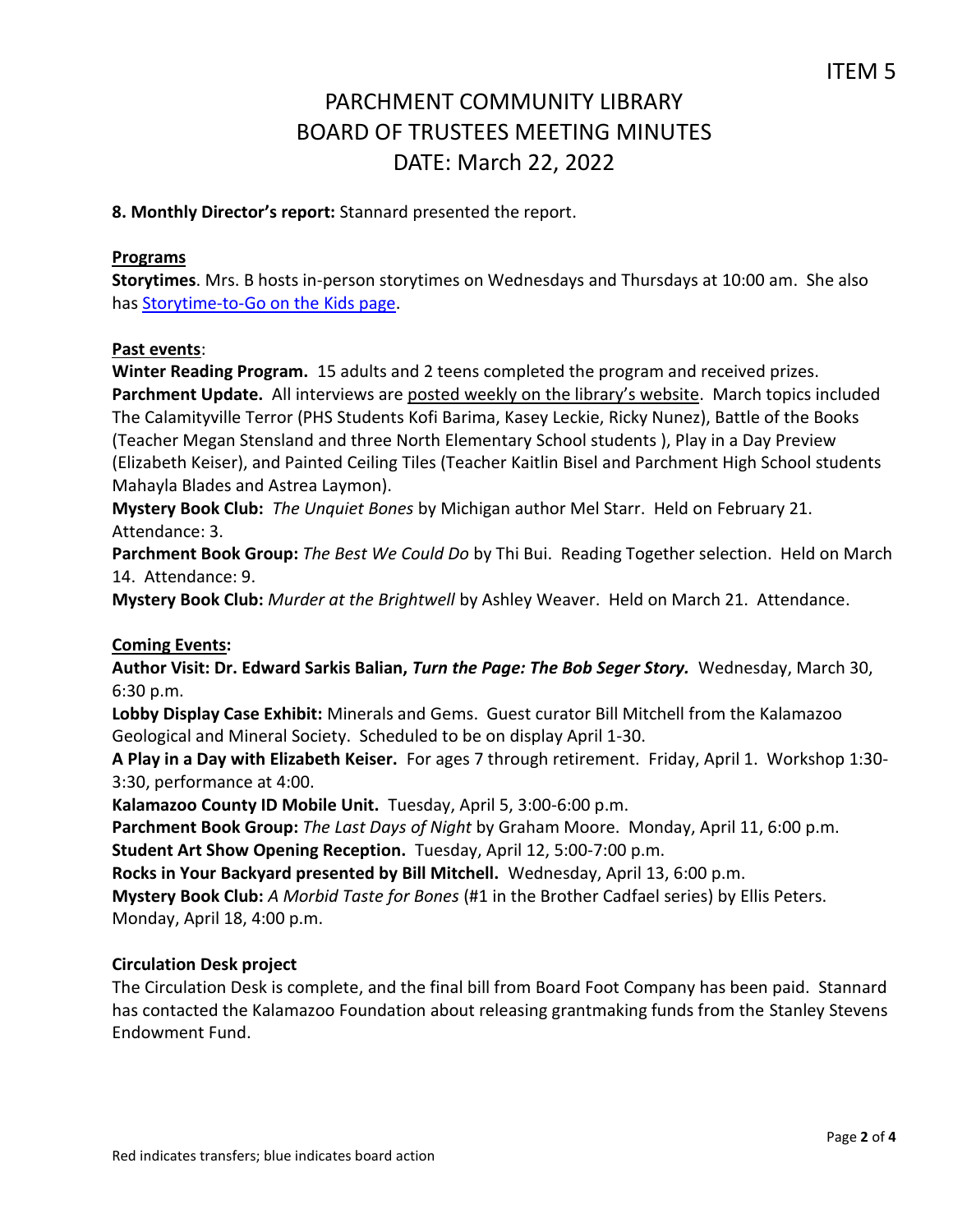## **Website redesign project**

Pixelvine began work on the library's website on March 14.

#### **Print management software**

TBS has consulted with Clark Technical and all specifications have been finalized. Stannard reports that implementation is nearly ready to start.

## **Trustee elections in November**

Deadline for filing candidate forms is July 21, 2022 by 4:00 pm. Forms may be filed with the Parchment City clerk. The open seat created by Paul's retirement will be listed as a partial term on the ballot. Stannard was asked to confirm that a candidate must indicate, when filing, if they will run for a 4-year or the partial 2-year term.

#### **Liability Insurance**

The MMRMA premium will increase by 17.8% (\$1485) because the cost of the collection was not included in the Contents. Stannard recalculated the value of the building's contents, including the collection, which increased the Property Total by \$1,470,335, or 43.2%. Property Totals is now \$4,870,335. The 2022-2023 premium is \$9831.

#### **Ceiling tiles in Teen Corner**

Parchment School District students decorated seven ceiling tiles, which were installed in the Teen Corner by PSD maintenance personnel. At least six more decorated tiles are expected.

## **9. Monthly Statistical report**

Stannard presented the report.

#### **10. Communications**

- Another patron donated \$50 to the library, in appreciation of the library's service.
- Janet Butler, a former Parchment Library trustee and Board President, passed away recently. We are receiving memorial contributions in her honor.

#### **11. Strategic Planning**

Stannard suggested that a Planning Committee of 6 to 8 members be formed from the trustees, library staff, and Friends of the Library. Heasley will join the Planning Committee, and Lysdahl and Gheen indicated interest.

#### **12. Committee reports**

Banner noted that it is time for the Personnel Committee (Harris, chair, with Gheen and Roelof) to begin the annual evaluation of the director.